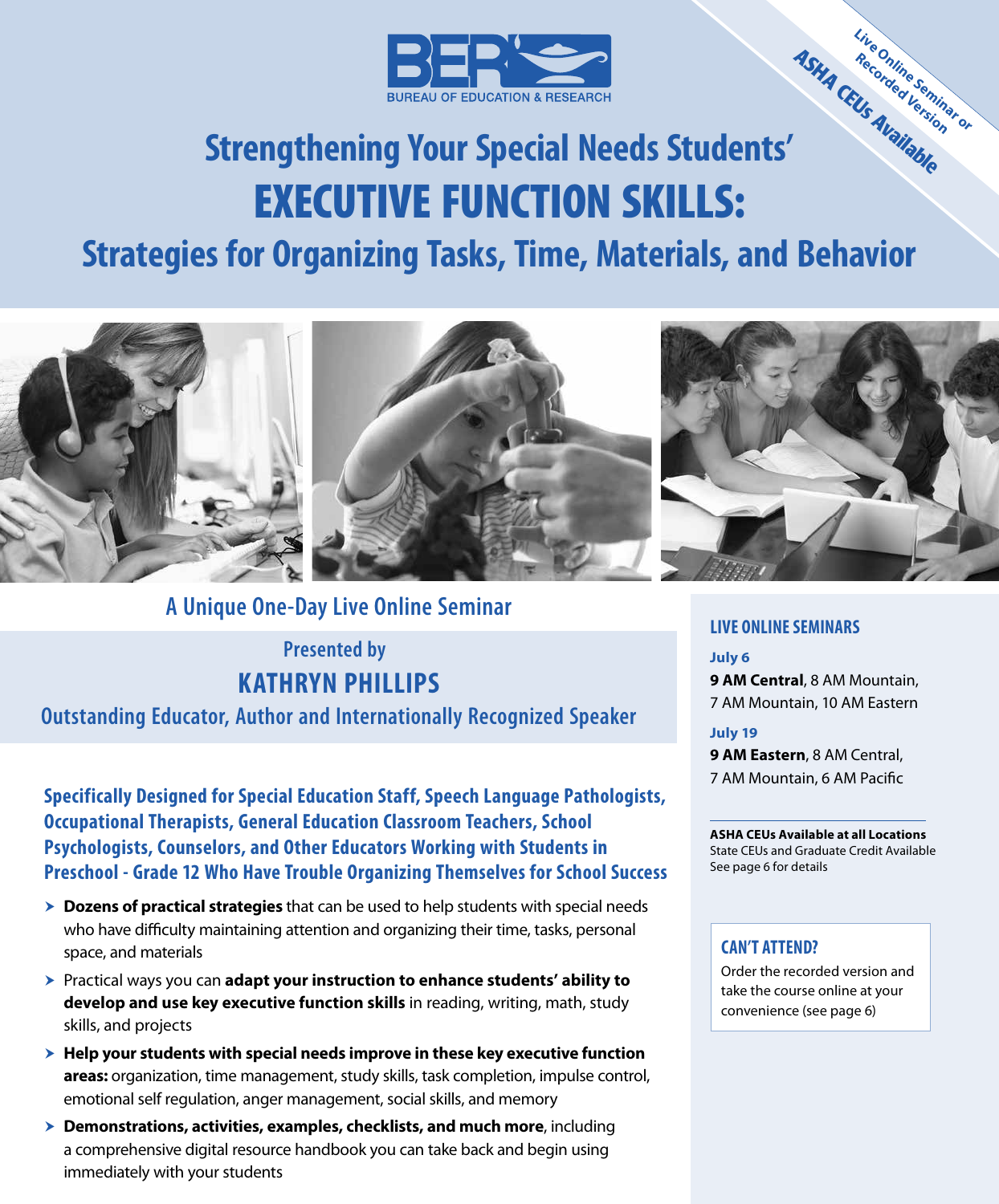## **Practical Strategies**

There has been a marked increase in the diagnoses of our students who have weaknesses in executive function skills. Common characteristics can include difficulty with task initiation, prioritization, completion, and the ability to think in an organized way to manage belongings, schedules and assignments. In this fast‑paced seminar,

**Kathryn Phillips** will demonstrate how to recognize and assess the impact on behavior and learning and most importantly, give you a toolbox filled with practical strategies to help your students with executive function difficulties. **You won't want to miss this day filled with highly effective ideas and interventions to help your students become more independent and develop greater executive control of their time, tasks and materials.**



# **Ten Key Benefits of Attending**

**1. Practical Strategies to Address Executive Function Weaknesses that Prevent Students from Finding Success in School**

What skills should we expect at certain ages and how can we help students who don't gain these vital executive function skills? Learn how you can recognize and strategize to teach your students who struggle to think and act in an organized way to manage their time, tasks, schedules, assignments, and behavior

- **2. Strategies to Help Your Students Improve in Key Executive Function Areas** Executive functioning helps students to complete assignments, manage time, control impulsive behavior, have appropriate social behaviors, and organize their brains for learning … Learn strategies to help your students who have difficulty in these areas so they can experience success and become more independent
- **3. Practical Ideas for Your Late, Lost and Unprepared Students** Your students may appear to be unmotivated and apathetic, but we now know that many lack basic executive function skills … Learn practical strategies to build executive functioning skills in students who lack them
- **4. Executive Function Skills to Increase Student Success in Reading, Writing and Math**

Learn how executive function skills impact specific academic areas … Strategies you can use immediately to develop skills that will help students organize information for learning

**5. How Executive Function Skills Impact Student Behavior and What You Can Do About It**

Understand and learn practical solutions for impulse control, self‑regulation and self-management ... Help your students develop situational awareness to stop, think and plan before they respond negatively

**6. Discover Practical Strategies to Organize, Plan and Prioritize**

You can help students process information in a more organized and logical way to select the tools and strategies they will need in order to plan for success

**7. Ways to Adapt Your Instruction and Classroom Structure**

Special Designed Education, Sample IEP goals, apps, tools, and accommodations for students who struggle with executive function demands

**8. Discover the Connection to Brain Research: What it Teaches Us about Best Practices for Instruction**

Executive function work is all based on current research about how the brain takes in, processes and stores information … Learn the practical application of this research and how it will greatly benefit your students

**9. Tools and Strategies to Teach Independence and Emotional Regulation** Learn how to help students become more independent with strategies that teach steps in planning, implementing the plan and self‑evaluating when finished … Strategies students can use for emotional regulation

### **10. Receive an Extensive Digital Resource Handbook**

Each participant will receive a comprehensive digital resource handbook developed specifically for this seminar filled with strategies, ideas and research-based techniques that will support you when you return to your classroom and school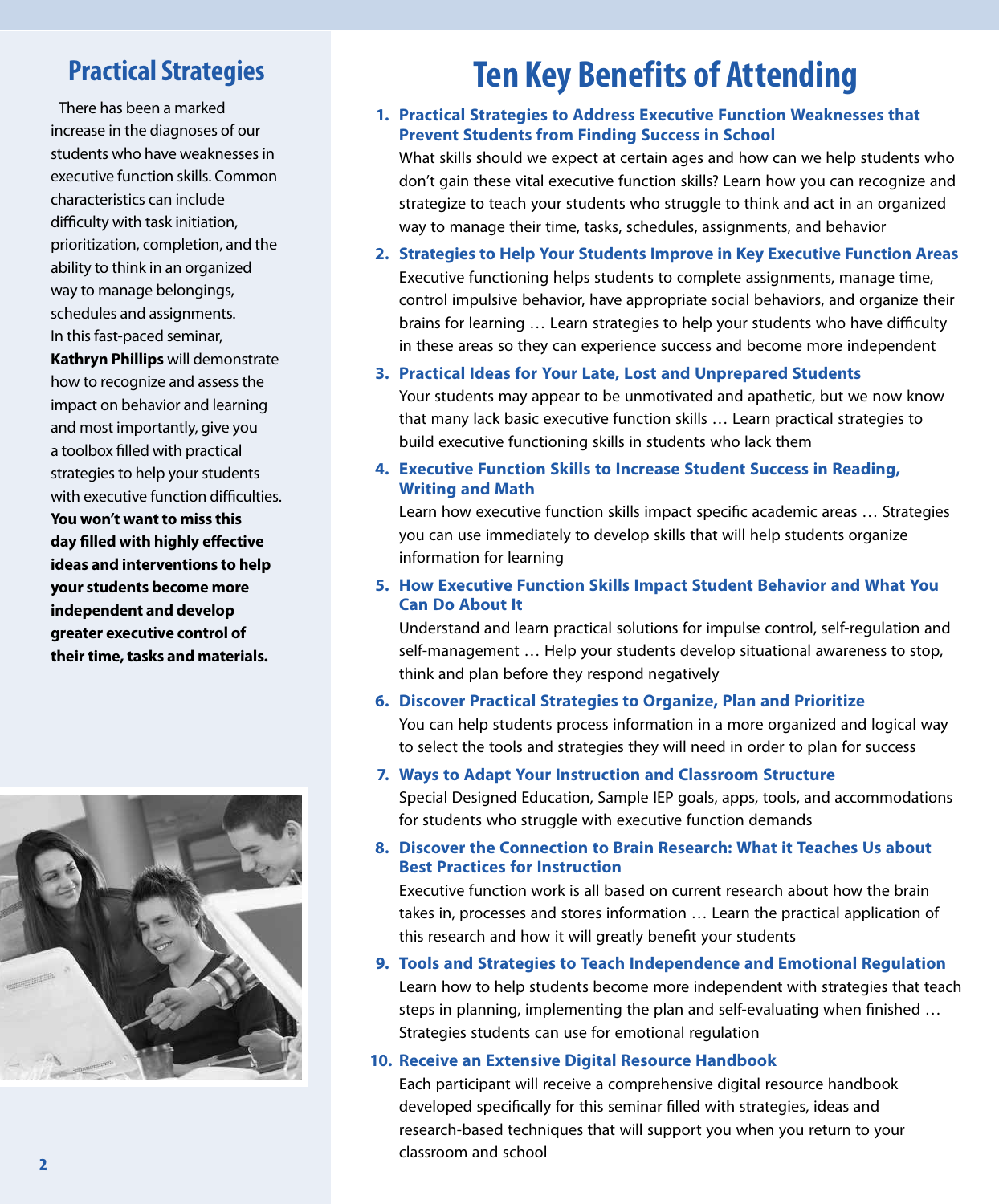# **Outstanding Strategies You Can Use Immediately**

- > Strengthen your students with special needs EXECUTIVE FUNCTION SKILLS
- **h** Dozens of practical strategies designed to **increase attention, focus and impulse control**
- h Recognize and strategize to **teach your students who struggle to think and act in an organized way** to manage their time, tasks, schedules, assignments, and behavior
- **▶ Strategies for co-teaching, inclusive** and general education classrooms
- **h** Executive function skills to **increase student success** in social emotional functioning
- **► Flexible problem-solving strategies** to fit the needs of specific students
- **Emotional regulation strategies** you can use immediately
- **>** Simple yet effective **systems for study skills**
- **▶ Memory strategies** for studying, test-taking, homework, and long-term project planning
- $\triangleright$  **Clearly define key executive function skills** and how they impact academic and social success
- **▶ Low-prep strategies** you can use immediately in the classroom or resource room
- **► Proven ideas** to help students plan their homework, manage short- and long-term projects/assignments and carry out tasks to completion
- **> Set up all your students for success** in an inclusive classroom
- $\triangleright$  **Dozens of practical strategies** to teach students to remember, manipulate information, self-monitor, and self-check

*Kathryn did an amazing job providing us with an enormous tool box of resources and tools to use immediately with our students. This seminar was tremendously helpful."*

**– ANDREA STANLEY, 4TH GRADE TEACHER**



**To Register, Call Toll-Free** *1-800-735-3503*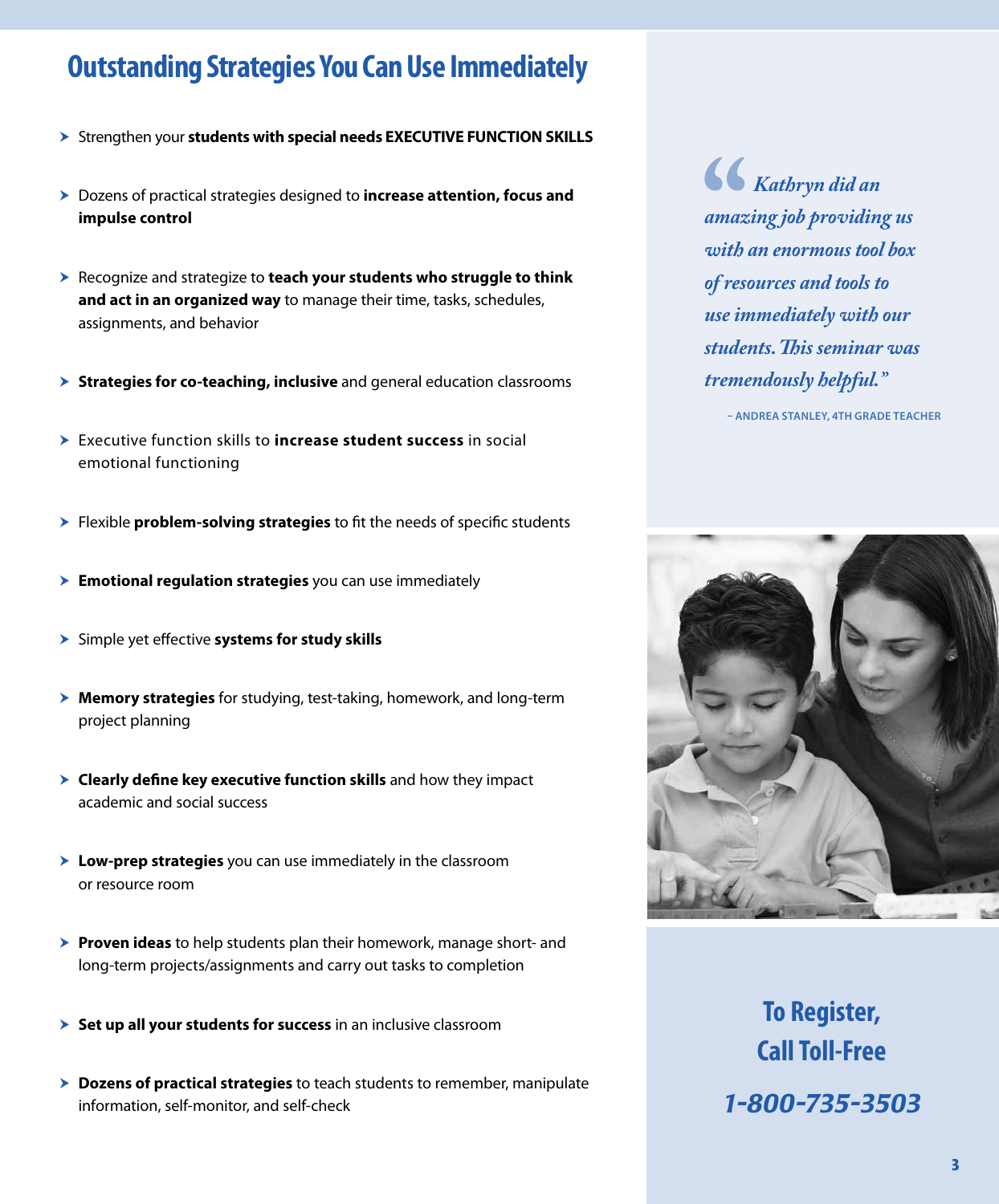# **A Message From Your Seminar Leader, Kathryn Phillips**



*... learn how to recognize executive functioning deficits, assess their impact on learning and behavior, gain a toolbox of practical strategies for working with students, and learn how to integrate these strategies into core curriculum areas."*



Bureau of Education & Research 915 118th Avenue SE • PO Box 96068 • Bellevue, WA 98009-9668 Phone (800) 735-3503 • Fax (425) 453-1134 • www.ber.org

Dear Colleague:

Do you ever hear any of these statements about your students?

- "He's just not motivated."
- "She doesn't seem to care about anything."
- "He's smart enough but he just won't do the work."
- "If only she would pay attention …"
- "He explodes over anything!"

If you have heard, voiced or thought any of these, you will want to join your colleagues for this seminar that will provide a specific toolbox of strategies, ideas and solutions for these issues.

Over the past decade research has exploded in the diagnosis and treatment of students who have difficulties in executive functioning. Executive dysfunction is thought to be the underlying neurological difficulty in disorders such as ADHD, autism spectrum disorders, traumatic brain injury, drug and alcohol exposure, behavioral and emotional disorders, as well as learning disabilities. The exciting news is that current research clearly indicates that this deficit can be effectively addressed with proper interventions.

In this stimulating and interactive seminar, designed for Preschool‑Grade 12 inclusive and special education settings, you will learn how to recognize executive functioning deficits, assess their impact on learning and behavior, gain a toolbox of practical strategies for working with students, and learn how to integrate these strategies into core curriculum areas. You will leave with dozens of next-day ideas for writing, math, reading, study skills, long-term projects, and test‑taking. Strategies in self‑awareness, work completion, task initiation, planning, organizing, and goal setting will also be shared as well as ideas for impulse control, motivation, self-regulation, and more!

Don't miss this opportunity to understand how executive functioning or dysfunction makes or breaks students' ability to be successful in school, both academically and socially. Come and learn new strategies and interventions that will make a significant difference for all your students.

Sincerely,

Kathujn Millips

Kathryn Phillips

**P.S. I know you have the choice in choosing a professional development day that will meet your needs for the year. I promise, you will not be disappointed!**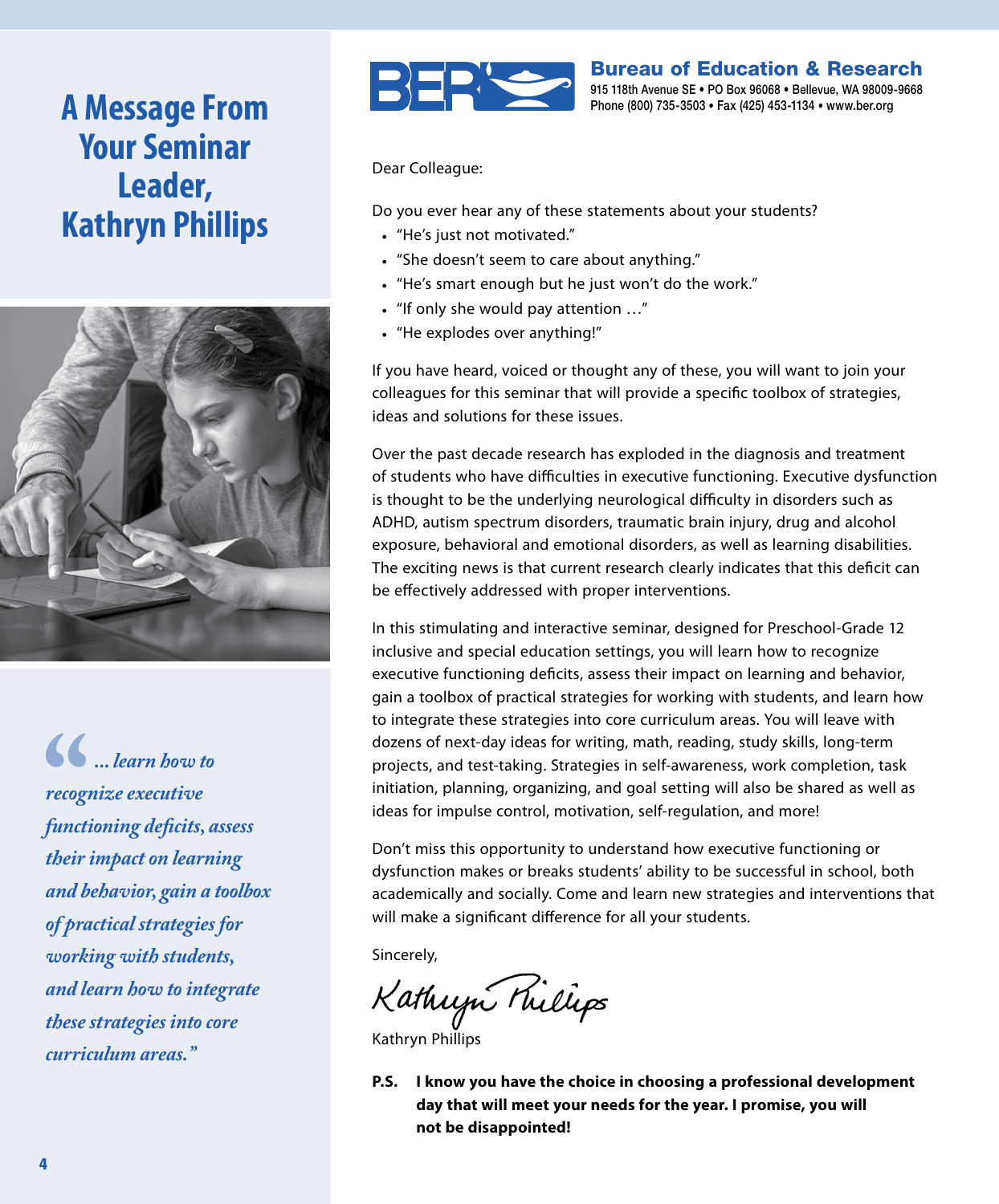# **What Your Colleagues Say About Kathryn Phillips**

*"This was an outstanding seminar! Kathryn Phillips is an engaging, highly effective presenter. I am leaving with several new strategies and techniques that I am looking forward to implementing with my current and future students."*

**– Teresa Ehresman, Special Education Teacher**

*"The content was valuable and the resources were numerable. Kathryn is very knowledgeable and energetic."* **– Barbara Robinson, Special Education Teacher**

*"This seminar was engaging and relevant to so many student needs. Walking away with strategies to implement tomorrow was the best part of the day."* **– Angie Persing, Special Education Consultant**

*"Organized, interactive and captivating seminar! Thank you, not only for the information, but for the many resources!"* **Example 2 – Callea Jamison, Teacher** 

*"Kathryn did an excellent job providing practical strategies for my students that struggle with executive function skills. Her use of visuals, movement and musical cues kept us engaged."* **– Dona Carhart, Teacher**

*"I learned so much. I know I can better help my students with all of the knowledge I gained today."* **– Betsy Pearl, Special Education Teacher**

*"Excellent seminar! Kathryn provided good definitions and delineations of each characteristic of executive function. She also shared great examples, techniques and strategies."* **– Silvia Deleon, Speech Language Pathologist**

*"Lots of practical, ready-to-use strategies to improve classroom organization and executive function skills. Kathryn is an engaging, knowledgeable presenter."*

**– Karen Marks, Coordinator**

*"Kathryn is very knowledgeable and easy to listen to! I have practical strategies to take back to my school tomorrow."*

**– Julie Bender, Special Education Coordinator**

*"Kathryn is an amazing presenter! Interactive, prepared, very engaging, and a wealth of knowledge!"* **– Sarah Bonchard, Teacher**

*"This seminar was incredible. Kathryn shared a ton of interventions useful for educators."* **– Shawn Tuttle, Special Education Facilitator**





# **Uniquely Qualified Instructor**

**KATHRYN PHILLIPS** is a nationally recognized presenter, author and teacher of students with special learning needs. With over 30 years of experience in schools, she has worked with thousands of educators in all areas of helping students with specific behavior and learning needs including students with executive dysfunction. Kathryn's extensive experience provides a practical perspective for working successfully with students who have executive function deficits. You will leave this seminar re‑energized and better equipped to deal with students who exhibit behavioral problems, inattentiveness and learning difficulties due to the lack of executive function skills. As an added bonus you will receive an extensive digital resource handbook packed with ideas and resources you can use and share with your colleagues the very next day.

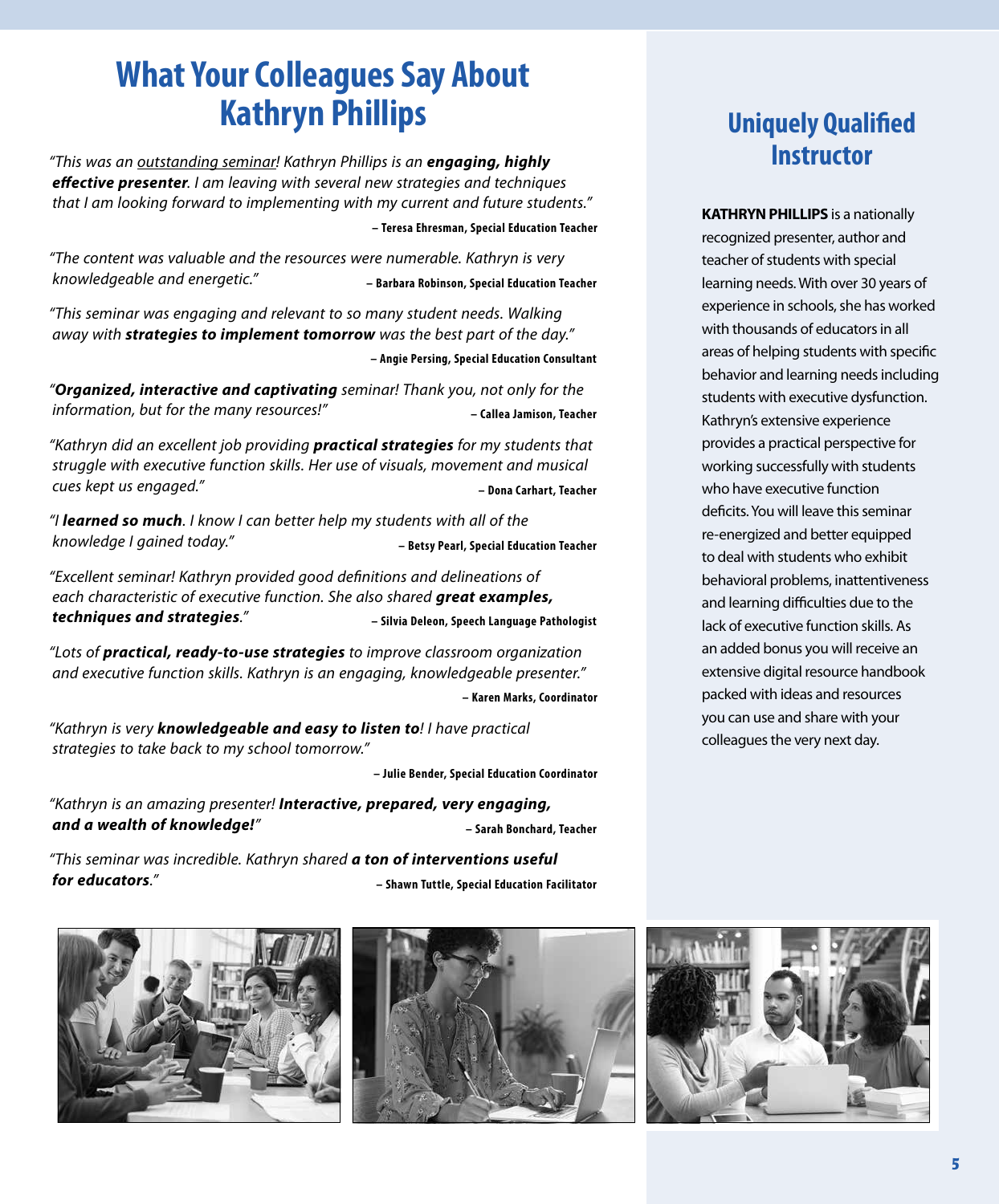# **Special Benefits of Attending**



### **Who Should Attend**

Special Education Staff, Speech Language Pathologists, Occupational Therapists, General Education Classroom Teachers, School Psychologists, Counselors, and Other Educators Working with Students in Preschool - Grade 12 Who Have Trouble Organizing Themselves for School Success

### **On-Site Training**

Most BER seminars can be brought to your school or district in-person or online. See the options at www.ber.org/onsite or call 877‑857‑8964 to speak to one of our On‑Site Training Consultants.

### **Extensive Digital Resource Handbook**

Each participant will receive an extensive digital resource handbook giving you access to countless strategies. The handbook includes:

- Step-by-step strategies for meeting the needs of your students with executive function deficits
- Multiple resources and next day ideas for organization, impulse control, memory, behavioral regulation, and attention/concentration

### **Meet Inservice Requirements / Earn State CEUs**

Participants of Live Online Seminars and those completing the Recorded Version online can receive a certificate of participation that may be used to verify five continuing education hours. For details about state CEUs available, visit www.ber.org/ceus

### **Earn One to Four Graduate Semester Credits**

University of Global Anonprofi

Up to four graduate level professional development Massachusetts credits are available with an additional fee and completion of follow‑up practicum activities. Details

for direct enrollment with University of Massachusetts Global will be available at this program.

### **ASHA CEUs Available**



Bureau of Education and Research is approved by the Continuing Education Board of the American Speech-Language-Hearing Association (ASHA) to provide continuing education activities in speech-language pathology and audiology. See course information for number of ASHA CEUs, instructional level and content area. ASHA CE Provider approval does not imply endorsement of Bureau of Education and Research course content, specific products, or clinical procedures.

Intermediate level, Professional area 0.50 ASHA CEUs

ASHA-Required Disclosure Statement for Kathryn Phillips: Financial: Presenter for the Bureau of Education & Research and receives honorarium compensation. Nonfinancial: No relevant nonfinancial relationships exist.

**Please bring your ASHA Account Number to the seminar if you will be completing paperwork for the ASHA CE Registry.**

# **Can't Attend?**

### **Other Professional Development Options:**

### **Recorded Version of the Seminar**

A video recorded version of this seminar will be available to take online at your convenience. You'll have access to the entire course and to the extensive digital resource handbook. Optional CEUs and graduate credit available. To enroll, see registration form on page 7.

#### $\mathbf{E}^{\mathbf{Q}}$ **Related On-Demand Online Courses**

Two related On Demand Video-Based Online Learning courses, *Catching Up Your Students with Disabilities Who Have Fallen Behind*, for Grades 1-12, and *Strengthening the Executive Function Skills of Students with Special Needs*, are available for immediate registration. To enroll, visit www.ber.org/online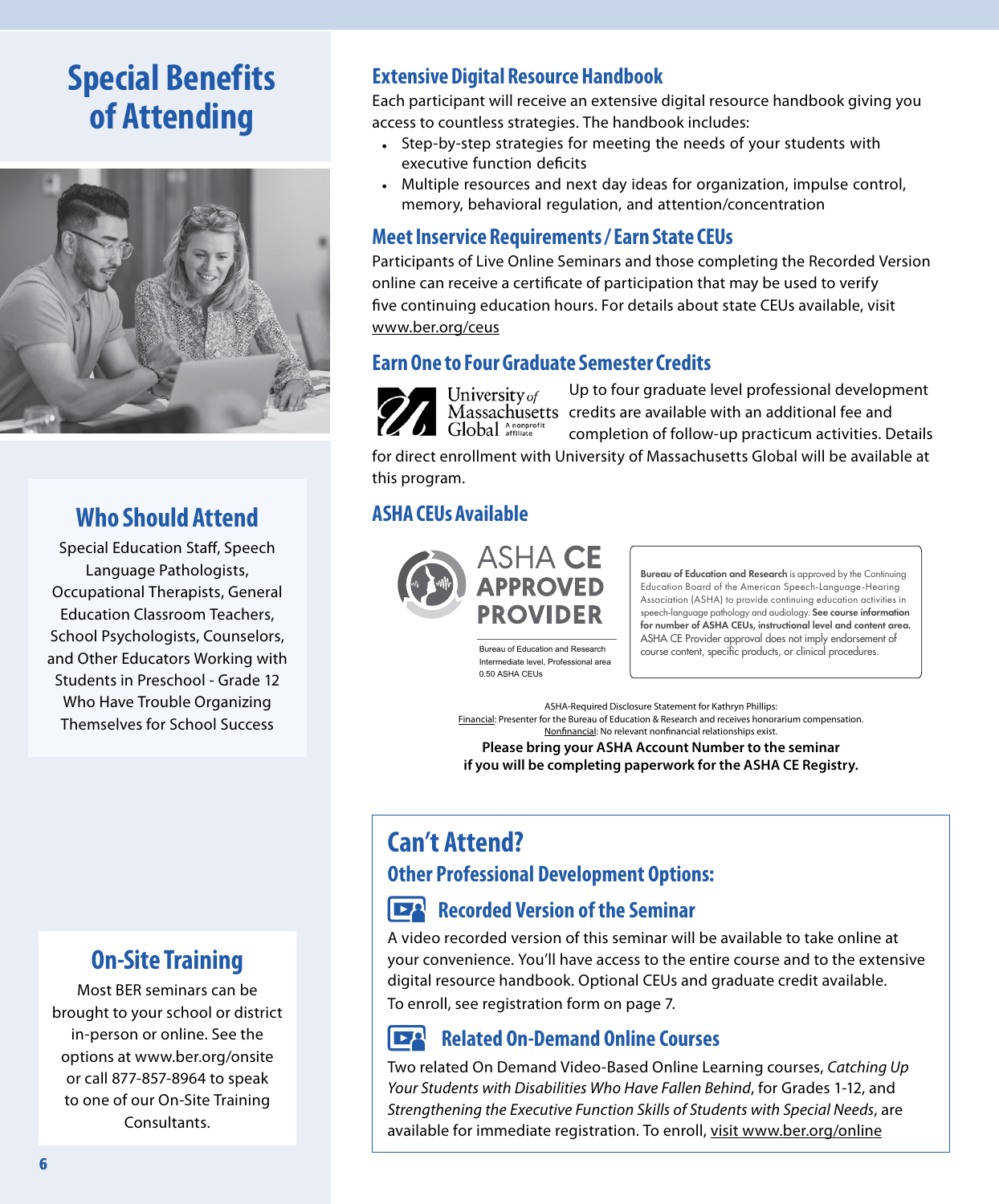### **Strengthening Your Special Needs Students' EXECUTIVE FUNCTION SKILLS: Strategies for Organizing Tasks, Time, Materials, and Behavior**

### **Registration (XFP2M1)**

- **1.** Live Online**:** July 6, 2022 (Start time: 9 AM Central)
- **2.** Live Online**:** July 19, 2022 (Start time: 9 AM Eastern)  $-$ or  $-$

#### **3. I'd like to order the recorded version of this seminar**

| <b>FIRST NAME</b> | M.l | <b>LAST NAME</b> |
|-------------------|-----|------------------|
|                   |     |                  |

**POSITION, SUBJECT TAUGHT GRADE LEVEL** 

SEMINAR LOCATION NUMBER: \_\_\_\_\_\_\_\_\_\_\_\_\_\_ (Please see list above)

#### *List additional registrants on a copy of this form*

| <b>SCHOOL NAME</b>         |                          |
|----------------------------|--------------------------|
| SCHOOL MAILING ADDRESS     |                          |
| <b>CITY &amp; STATE</b>    | <b>ZIP CODE</b>          |
| <b>SCHOOL PHONE NUMBER</b> | <b>HOME PHONE NUMBER</b> |
|                            |                          |

#### *Registration confirmations and login details are sent via e-mail*

E-MAIL ADDRESS (REQUIRED FOR EACH REGISTRANT)

HOME MAILING ADDRESS

CITY & STATE ZIP CODE

#### **IMPORTANT - PRIORITY ID CODE IMPORTANT – PRIORITY ID CODE: EXFP2M1**

### **METHOD OF PAYMENT – Group Discount Available**

**The registration fee is \$279 per person,** for groups of three or more registering at the same time, the fee is \$259 per person. **Payment is due prior to the program.** No cash please.

| $\Box$ A check (payable to <b>Bureau of Education &amp; Research</b> ) is attached |                                                |  |                                                   |                         |  |
|------------------------------------------------------------------------------------|------------------------------------------------|--|---------------------------------------------------|-------------------------|--|
|                                                                                    |                                                |  | (Be sure to include priority ID code on the P.O.) |                         |  |
|                                                                                    | Charge my: $\square$ MasterCard $\square$ VISA |  | Discover                                          |                         |  |
|                                                                                    |                                                |  |                                                   | MO/YR                   |  |
|                                                                                    |                                                |  | .3 Digit CVV Code: ______________                 | (Found on back of card) |  |
| Please print name as it appears on card                                            |                                                |  |                                                   |                         |  |

### **FIVE EASY WAYS TO REGISTER:**

**REGISTER ONLINE at: www.ber.org** 42

**FAX this form to: 1‑425‑453‑1134 PHONE toll‑free: 1‑800‑735‑3503**  (Weekdays 5:30 am ‑ 4:00 pm Pacific Time) **EMAIL this form to: register@ber.org**

**MAIL this form to: Bureau of Education & Research** 915 118th Avenue SE • PO Box 96068 Bellevue, WA 98009‑9668

### **Program Hours**

All Live Online Seminars are scheduled 9:00 a.m. – 3:30 p.m. in the time zone indicated. Check in 15 minutes prior. Registrants will be sent login information by email four days before their Live Online Seminar.

### **Fee**

The registration fee is \$279 per person, \$259 per person for groups of three or more registering at the same time. Call us at 1-800-735-3503 for groups of ten or more. **Payment is due prior to the program.**

Fee includes seminar registration, a certificate of participation and an extensive digital resource handbook. The fee is the same for Live Online Seminars or Recorded Seminars.

### **Cancellations/Substitutions**

100% of your paid registration fee will be refunded if you can't attend and notify us at least 10 days before the seminar. Late cancellations made prior to the event date will be refunded less a \$15 service fee. Substitutions may be made at any time without charge.

### **Further Questions**

Call the Bureau of Education & Research (800) 735‑3503 or visit us online at **www.ber.org**. The Bureau is North America's leading presenter of PD training for professional educators. Programs are based on sound research, are highly practical in content and consistently receive

### **Program Guarantee**

We stand behind the high quality of our programs by providing the following unconditional guarantee: If you are not satisfied with this program, we'll give you a 100% refund of your registration fee.